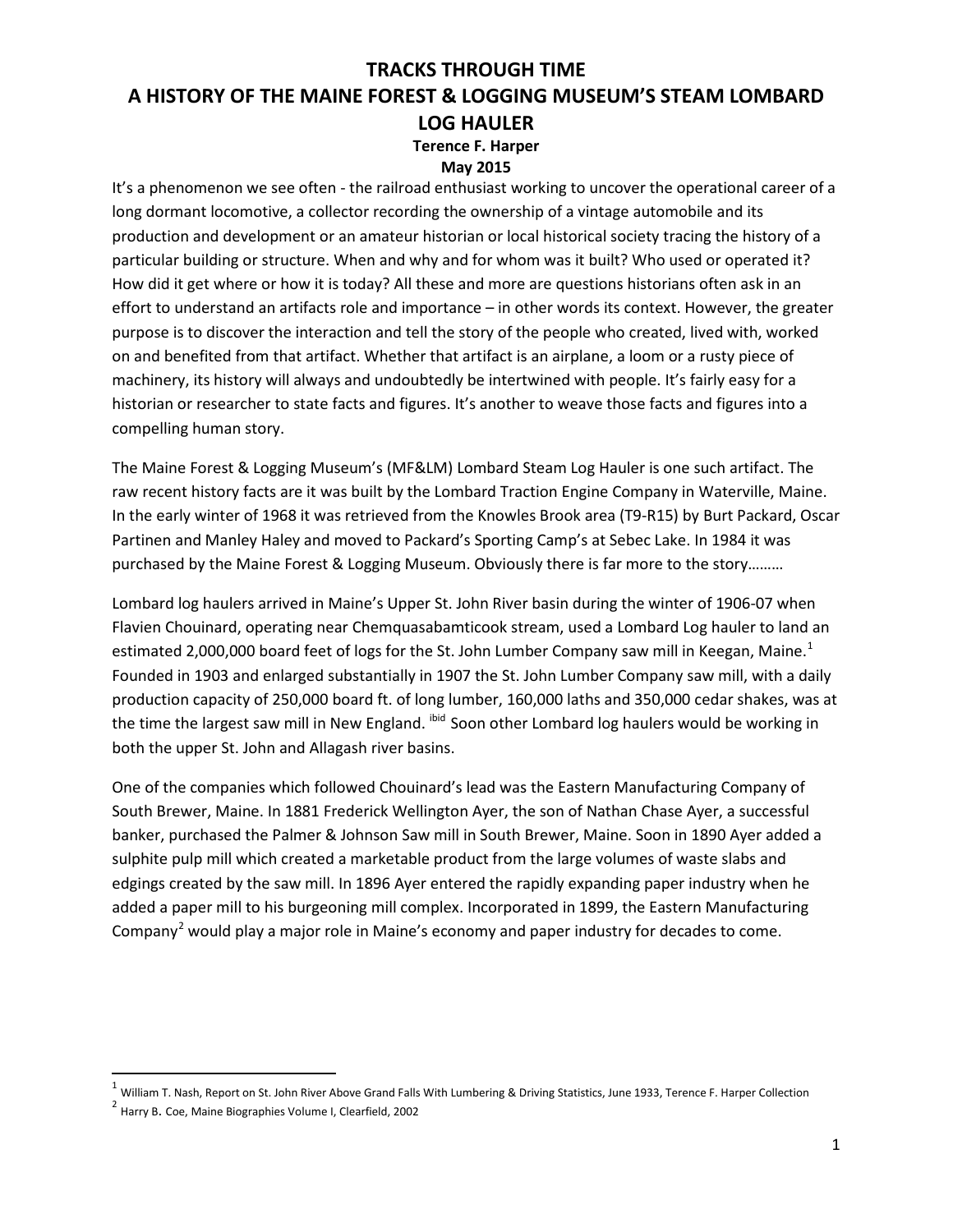**Terence F. Harper May 2015**

Encompassing the headwaters of Russell Brook and containing 22,950 acres wholly owned by Eastern Manufacturing<sup>1</sup>, Township 9 Range 14 became a focal point of lumbering activity from 1904 through 1913 as Eastern Manufacturing worked to harvest the townships vast stands of timber as efficiently



*Eastern Manufacturing Lombard log haulers, T9-R14, Circa 1908-1913, O.A. Harkness, Terence F. Harper Collection*

as possible. The first hurdle to overcome was geography. Since the dawn of the Maine lumber industry in the 1820's Maine's abundant rivers provided an economical and reliable transportation network for the vast amounts of timber cut in its hinterlands. The Penobscot River along whose shores the Eastern Manufacturing Co. was located was no exception. Unfortunately for Ayer, the extreme northern limit of the Penobscot watershed was Chamberlain Lake which was separated from the north flowing waters of the Allagash river basin by a 3,000 foot wide isthmus dividing Chamberlain Lake from Eagle Lake. With his vast timber stands located within the north flowing Allagash River basin Ayer had to be creative since a long log drive north down the Allagash and St, John rivers was prohibitive. Ayer, partnered with an Old Town lumberman – Herbert Marsh – developed a creative solution.

With construction beginning in 1903, the Tramway as it was called beginning operation in the spring of 1903. The tramway was in fact a conveyor consisting of upper rails supported on a timber structure with the lower rails supported on cedar ties and a graded roadbed. Six hundred two wheeled trucks (to carry the logs) fastened to a 6,000 foot long endless cable were pulled via a 9 foot diameter drive sprocket located at the Chamberlain Lake end. Powered by a two cylinder Westinghouse compound steam engine, which drew steam from a pair of wood fired boilers, the tramway was capable of moving over 500,000 board feet of per 16 hour work day<sup>[3](#page-1-0)</sup>.

To supply the Tramway with timber to move, during the winter a small army of loggers chopped and moved vast amounts of long logs to the shores of Eagle Lake using horses and sleds. After ice out the logs would be boomed and towed to Tramway by a side wheel steam boat - the *H.W. Marsh*, which was specifically built for the purpose. Once the logs had finished their journey over the tramway and were dumped in Chamberlain Lake yet another steamer boat - the *George A. Dugan -* would tow the boomed logs south to Telos. Today, visitors to the tramway site can view the remains of the Tramway as well as a

<span id="page-1-0"></span><sup>&</sup>lt;sup>3</sup> O.A. Harkness, The Northern, November 1927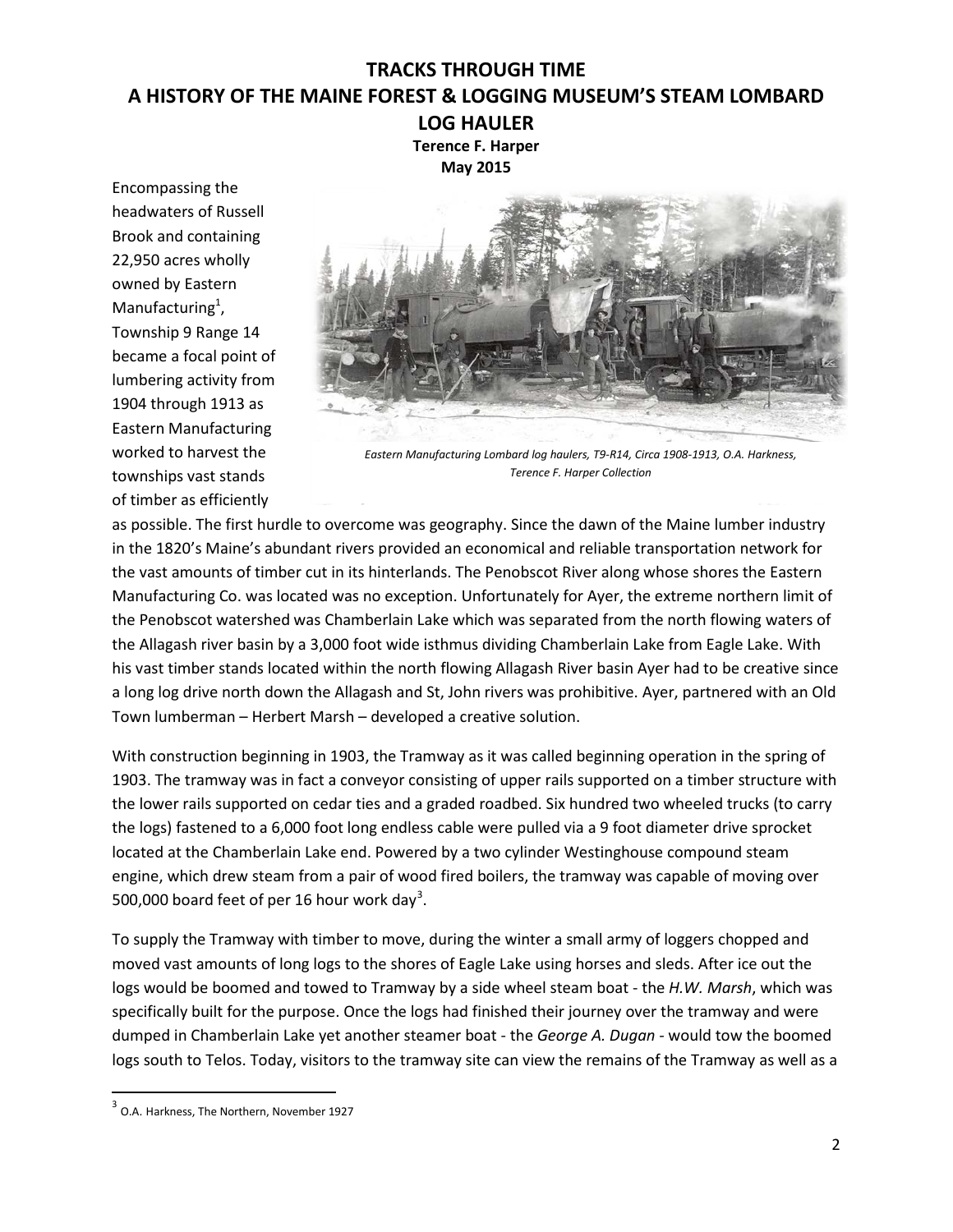#### **May 2015**

reconstructed section. At the close of the 1907 operating season Ayer recognized that the Tramway was inefficient. Furthermore, since the accepted rule was that the maximum haul via horse drawn sleds was only four miles his ability to access and profitably exploit his timber holding was limited.

Ayer's solution was the Lombard Log Hauler. Records show that on December 25<sup>th</sup> of 1907 the Eastern Manufacturing Company purchased two steam log haulers direct from the factory in Waterville, Maine<sup>[4](#page-2-0)</sup>. Although the surviving Lombard records are far from complete we know via other sources<sup>[5](#page-2-1)</sup> that Eastern Manufacturing eventually purchased a total of four steam powered Lombards for their Allagash operations. Evidence suggests that at least one if not two machines were purchased from Mark T. Claflin - a steam and logging equipment dealer located in Waterville, Maine.<sup>IBID</sup>

Operating over a well maintained haul road, Ayer's Lombards were able to haul long trains of sled loaded with timber from deep within T9-R14 and also Woodman Brook to the shore of Chamberlain Lake where the logs would be simply piled on the ice awaiting the spring thaw and the subsequent drive down the East Branch of the Penobscot river to the mill.

Ayer, being a shrewd businessman and son of a conservative banker, understood well that profits are directly linked to efficiency. A wide main haul road was flanked by much cheaper and rougher "go-back" roads which allowed loaded sled trains to have clear passage and not be balked by returning empty sled trains. Similar to a railroad a phone wire strung connecting phone boxes strung out along the roads allowed a dispatcher to control log hauler movements while a conductor rode each sled train along with a steersman, fireman and the all important engineer.

A poor engineer could destroy a steam powered Lombard in very, very short time. Whereas a good engineer, who knew his business, could extract the last fraction of work and efficiency while keeping it running like clockwork. One such engineer was Dougall S. Price. Dougall went to the woods when he was 16. Soon he was working as a "Swamper" cutting tote roads near Roach Pond. Like many youths Dougall must have had a touch of wanderlust which lead him to working as a deckhand on the *Cimbria –* a passenger and freight ship. Eventually he found his way to the boiler room. After studying via a correspondence course Dougall became a licensed boiler operator.

By 1906 Dougall had worked his way up from Assistant Engineer to Engineer on the *Helena -* Fred Ayers luxury yacht. It was a position he would hold until the Helena was sold the following year. Thus in the winter of 1907-08 Dougall was pulling the throttle on one of the Eastern's Lombards while his brother Richard worked as his Fireman. Later, in 1910, Dougall became an Engineer for a tannery in Island Falls, ME. He eventually retired as a Boiler Inspector for Hartford Insurance Company in 1948.<sup>[6](#page-2-2)</sup> As for the Eastern Manufacturing's Lombards, at the close of the 1912-13 hauling season, all four machines were

<span id="page-2-0"></span> $4$  Lawrence Sturtevant, Unpublished manuscript, Terence F. Harper Collection

<span id="page-2-1"></span><sup>5</sup> O.A. Harkness, Photograph of Eastern Manufacturing Lombard Log Haulers, circa 1908-1913, Terence F. Harper Collection

<span id="page-2-2"></span><sup>6</sup> Alice Merriam e-mail to Terence F. Harper, June 12, 2009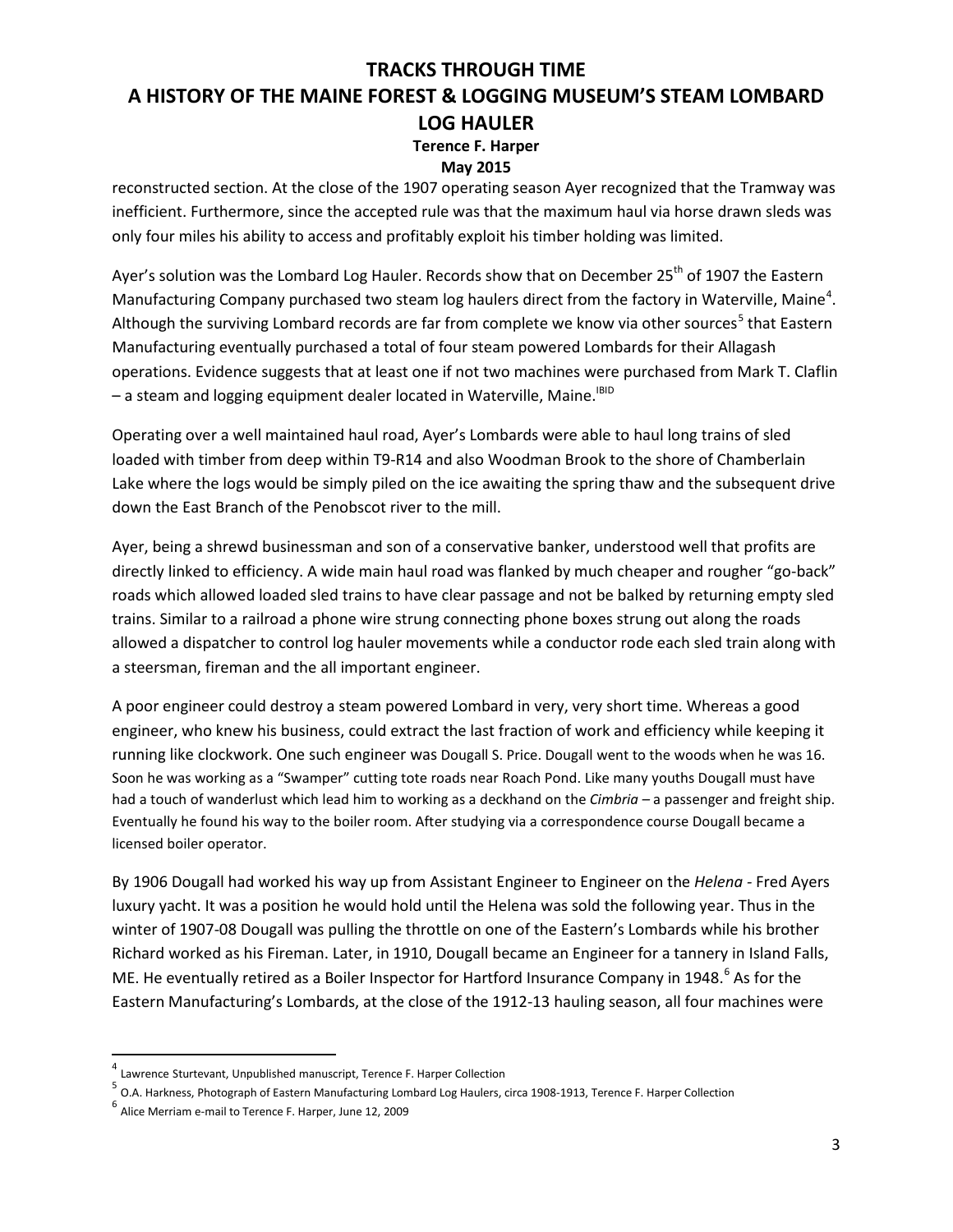#### **May 2015**

gathered at Chamberlain Lake (possibly Tramway) and eventually abandoned. However, this was not the end of their story.

While Eastern Manufacturing's fleet of Lombard log haulers were working the timber stands deep within Township 9, Range 14 a small cadre of "Jobbers" contracted to cut timber for the St. John Lumber Company were using Lombards on the upper reaches of the St. John River. During the winter of 1911-12 R.J. Potts began using the previously mentioned Chouinard's Lombard to move his timber. He was followed a year later by John A. Morrison. Will Cunliff, and C.E. Jones were two more who put their trust in Lombard's creation.

The use of steam powered Lombard log haulers allowed unprecedented access to previously inaccessible and untouched stands of timber. As an example of this, during the winter of 1914-15 Morrison's single Lombard successfully hauled some of his logs a distance of 14 miles – a task far beyond the capabilities (and humane treatment) of draft animals. None of this came cheap though. Building log hauler roads was both time consuming and costly. For instance, in 1922, a tote rode suitable for horse drawn sleds cost approximately \$48.66 per mile were as a wide, carefully located and graded Log hauler road cost approximately \$323.4[7](#page-3-0) per mile.<sup>7</sup> Add to this the cost of maintenance, wages, fuel, lubricants etc. and the need for three sets of sleds for each machine – one set being un-loaded at the landing, a second set being loaded at the cutting and the third set being hauled too or from the landings - all added to the cost and the need to cover it by increased productivity during a very short (average of 90 days) hauling season.

By the end of the 1915-16 season Morrison was working an excellent area with "Very good logs". ibid However, the long distance – 14 miles - the logs needed to be hauled was no doubt proving to be inefficient with only one Lombard on hand. Since the Lombard Traction Engine Company had ceased producing steam log haulers in 1917 and was focusing production on their gasoline powered models, ordering more steamers from the factory was not an option. Morrison, however, found a solution.

In 1918, following a two year endeavor, Morrison's crews – in a herculean effort - finished hacking a crude road nearly 30 miles to Chamberlain Lake, to retrieve three of the Eastern Manufacturing Lombards which had been abandoned nearly five years previously. This effort cost Morrison \$24,500.00 which he factored into his cost of logs for the 1917-18 and 1918-19 seasons. ibid The boiler from the remaining Eastern Manufacturing Lombard would eventually be used by Ed Lacroix's Madawaska Company to heat fuel oil for use on the Eagle Lake & West Branch railroad. (Circa 1926-1933) Today, visitors to Tramway can find the boiler and other remains.<sup>[8](#page-3-1)</sup>

With a fleet of four steam powered Lombards Morrison opened to the 1918-19 season by building new sets of camps and log hauler roads at a cost of \$20,500.00 – all of which was rolled into the cost per

<span id="page-3-0"></span> $^7$  William T. Nash, Report on St. John River Above Grand Falls With Lumbering & Driving Statistics, June 1933, Terence F. Harper Collection

<span id="page-3-1"></span><sup>8</sup> Letter, Edwin Robichaud to Terence Harper, October 31, 1992, Terence F. Harper Collection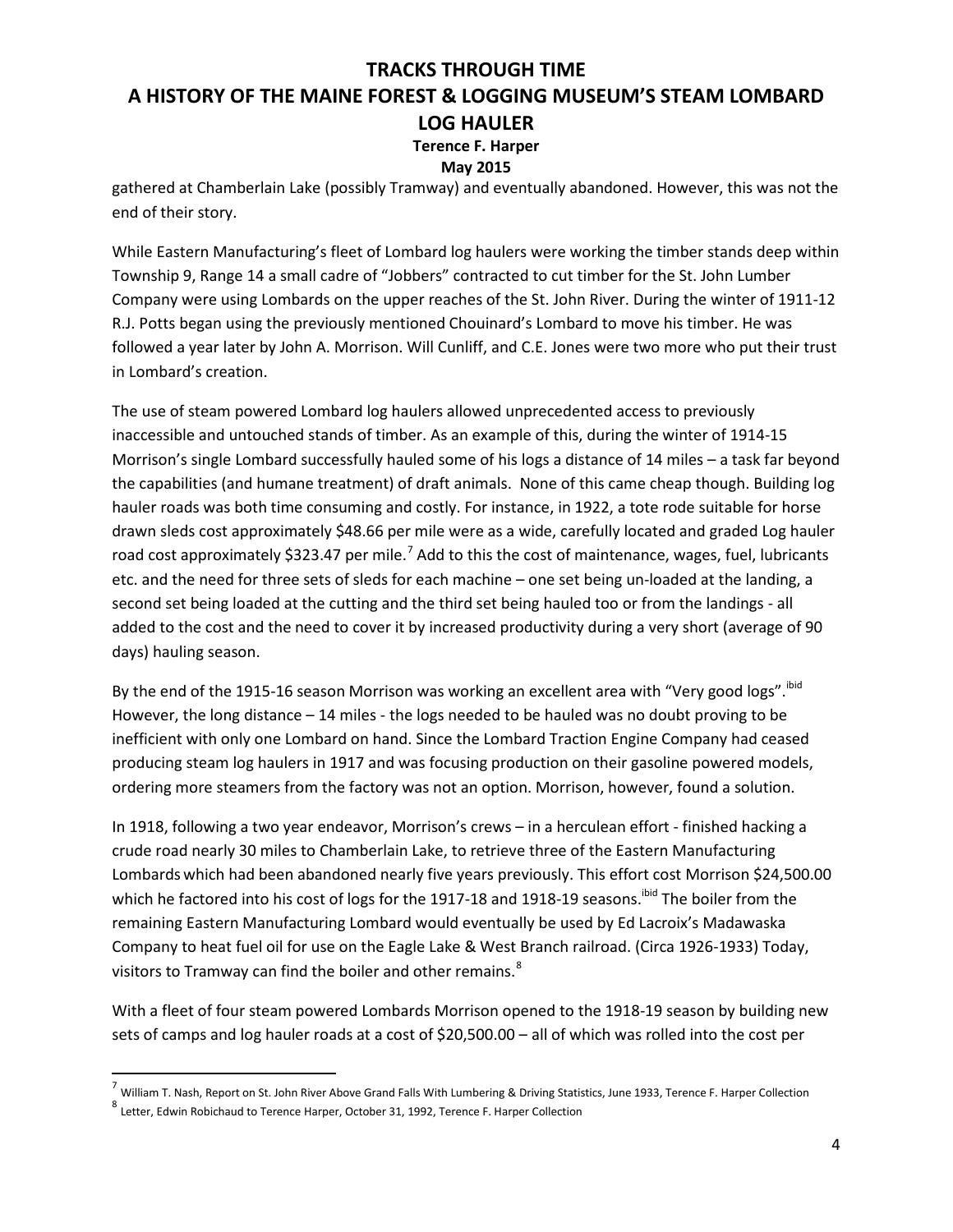### **May 2015**

board foot of the logs he sold to the St. John Lumber Company. By 1921 Morrison and his fleet of Lombards were recorded as hauling the furthest of any of the St. John Lumber Companies jobbers. However, this long haul to the main branch of Baker Stream avoided a long spring drive and thus saved money.

Few realized that with the failure and liquidation of the St. John Lumber Company in 1925 and its subsequent purchase by Edouard Lacroix, that a new era of mechanization would be introduced to the upper St. John and Allagash river basins. Lacroix, a Quebec lumberman from St. George Quebec, would from 1926 thru 1933 truly industrialize the timber industry of the region on a vast scale never before imagined. One of Lacroix's early forays into the Maine timber industry was as a jobber for Great Northern Paper Company when he operated a 1-1/2 mile long sluice to carry pulp wood across the border from Portage Lake to Penobscot Lake.<sup>[9](#page-4-0)</sup>

While the surviving records are not clear – we know that during the winter of 1921-22 Morrison was working along Turner Brook in Township 8, Range 17. During that season he jobbed out 50% of his cut and was recorded as using only two of his four log haulers. The jobber may have been Lacroix but we cannot be certain. What we do know is that during the following winter of 1922-23 Lacroix is listed as using two Lombards (presumably Morrison's). However, the entry of the winter of 1923-24 states "Pott's and Morrison's cost per M (million board feet) includes costs of supplies sold Lacroix and which were for season 1924-25."<sup>[10](#page-4-1)</sup> At this point Morrison had moved his operations to Township 13, Range 14 and would do so until 1924 when he disappears from the records. The assumption is that he sold his holdings to Lacroix. Thankfully the records are a bit clearer in regards to R.J. Potts. We know that during the winter of 1923-25 he was working in Township 10, Range 14 and sold his Clayton Lake Depot camp to Lacroix in 1925.

Operating extensively in the Chemquasabamticook Stream Watershed from 1917 to 1924, R.J. Potts began using a steam Lombard log hauler in the winter of 1911-12 when he was listed as using Chouinard's Lombard. Apparently Pott's acquired his own Lombard five years later in 1917 which he used until 1922. <sup>ibid</sup> Whether or not his Lombard log hauler was part of the deal we simply do not know.

<span id="page-4-0"></span> <sup>9</sup> Lewiston Journal, September 8, 1923

<span id="page-4-1"></span> $^{10}$  William T. Nash, Report on St. John River Above Grand Falls With Lumbering & Driving Statistics, June 1933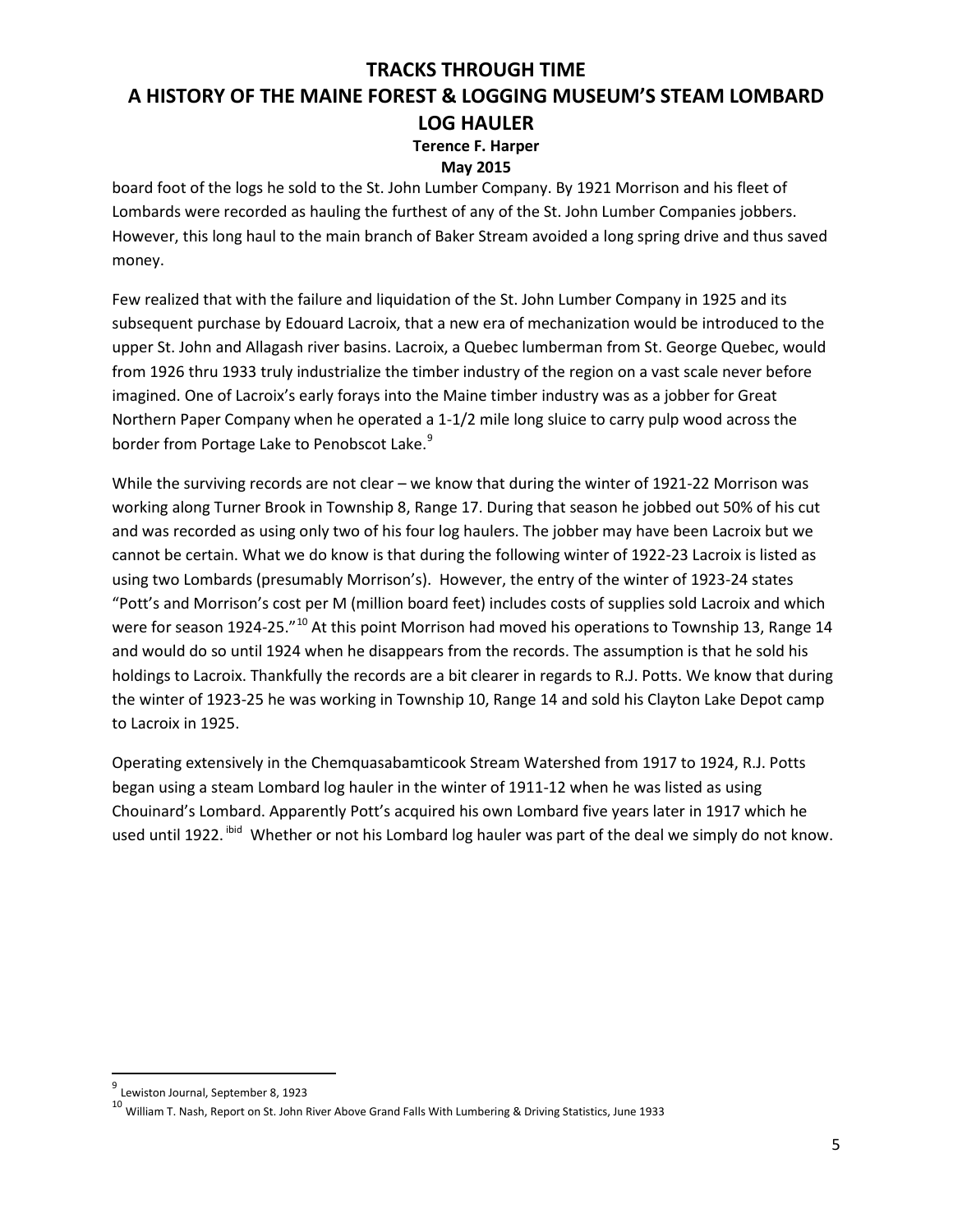**Terence F. Harper May 2015**



*Maine Forest & Logging History Museum Lombard circa 1925, Lacroix family, Terence F. Harper Collection*

If you're counting, at this point Lacroix may have had as many as five steam Lombard Log haulers on hand at the close of 1925. These would include Morrison's four Lombards (three of which were ex-Eastern Manufacturing) plus R.J. Pott's machine. With the purchase of the St. John Lumber company in early 1926, Lacroix added yet another Lombard along with sundry "logging equipment" located in Township 20 Ranges 11 and 12 to his growing collection. A study of

contemporary photographs, provided by the Lacroix family and taken in the 1924-

1933 period, allows us to identify five different steam Lombards associated with Lacroix including the Maine Forest & Logging museum's Lombard which can be identify by the dent in the tank corner and other clues.<sup>[11](#page-5-0)</sup>

So what became of these machines? One machine (No. 39) was left at Churchill Lake in 1933 when Lacroix abandoned his Allagash operations. Later it was moved and stored at Clayton Lake and eventually donated by J.D. Irving - who acquired much of Lacroix's Maine holdings - to the Ashland, Maine logging museum. In 1928 an additional machine was sold by Lacroix to one of his many jobbers doing business under the unforgettable name of Roy, Roy & Roy along with \$634.00 worth of spare parts.<sup>[12](#page-5-1)</sup>

A contemporary photograph taken at Churchill Lake (circa 19126-1933) provides a intriguing image of one of Lacroix's Lombards. Studying the image we can see that the piston rods, crankshaft and drive chain have been removed. A tow bar is hooked to the front. Could this be the machine sold to Roy, Roy & Roy or a machine being parted out? Interestingly the cab and steersman shelter looks fairly new.

Between 1921 and 1925 Ed Lacroix logged extensively along Knowles Brook in Township 10, Range 16.<sup>[13](#page-5-2)</sup> Lacroix was not the first to log this area. From 1911 to 1920 another "jobber" for the St. John Lumber Company – A.L. Noble - worked the timber stands in this region. However, it appears that Noble relied on horses since no use of a Lombard is recorded in the surviving record.

<span id="page-5-0"></span> <sup>11</sup> Photographs Lacroix Lombard Log Haulers, circa 1900 – 1933, Terence F. Harper Collection

<span id="page-5-1"></span><sup>12</sup> List of Log Hauler parts taken by Roy, Roy & Roy, Pierre Tradif Camp, January 11, 1928, Terence F. Harper Collection

<span id="page-5-2"></span><sup>&</sup>lt;sup>13</sup> William T. Nash, Report on St. John River Above Grand Falls With Lumbering & Driving Statistics, June 1933, Terence F. Harper Collection